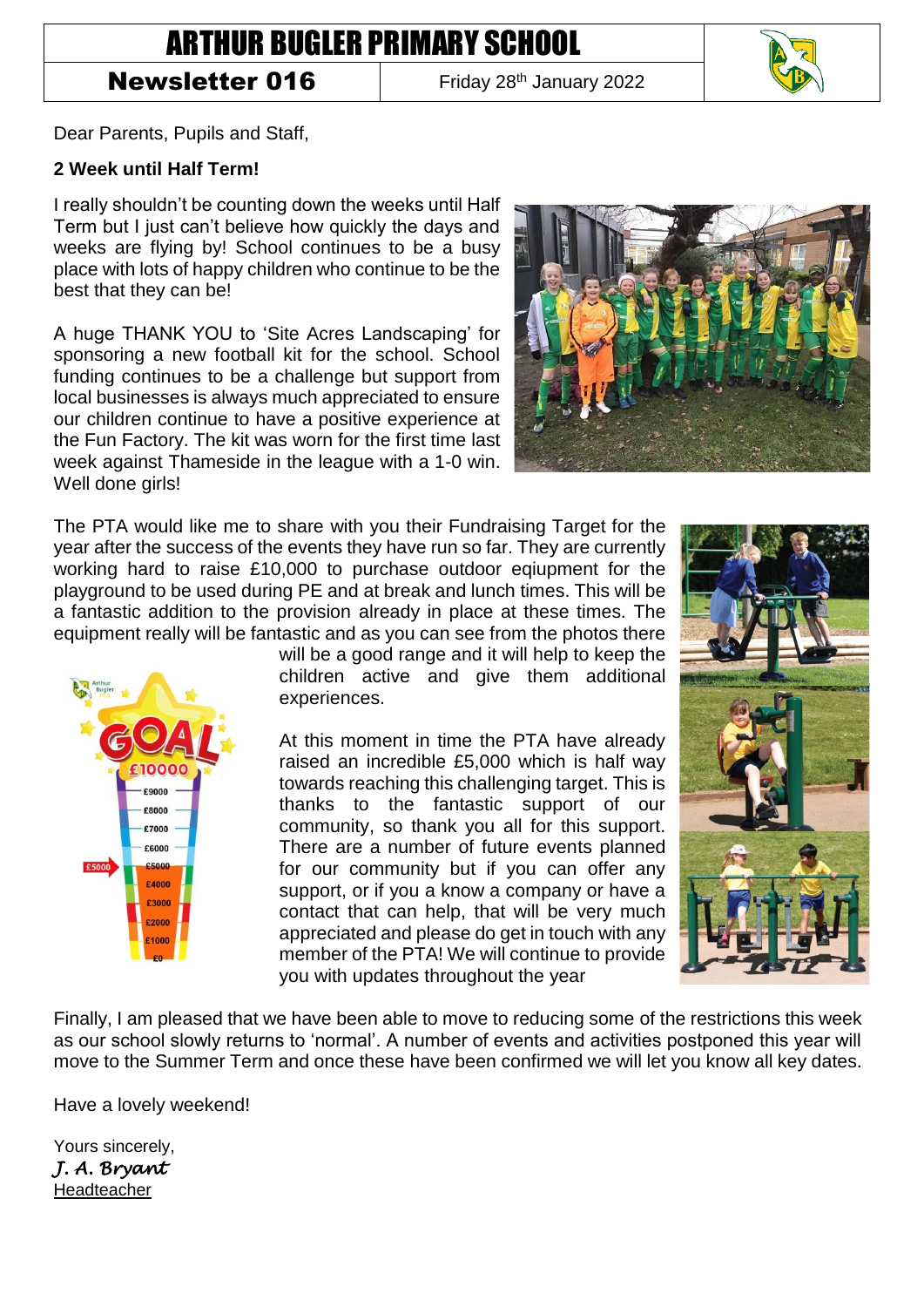|  | <b>ATTENDANCE</b>                      |                |                                       |        |
|--|----------------------------------------|----------------|---------------------------------------|--------|
|  | <b>Lower School</b>                    | <b>Class 5</b> | <b>Mrs Seshie</b>                     | 99.14% |
|  | <b>Upper School</b>                    | Class 11       | <b>Mrs Matthews</b><br>& Mrs Thatcher | 97.92% |
|  | <b>Congratulations to all classes!</b> |                |                                       |        |
|  | <b>Whole School Attendance</b>         |                | 94.01%                                |        |

|  | <b>Bronze Headteacher Awards</b>                                                                                |
|--|-----------------------------------------------------------------------------------------------------------------|
|  | This week 4 Bronze Headteacher Awards have been awarded. Well done<br>to the following children:                |
|  | Rocco C, Lauren M, Amelia T and Stanley H                                                                       |
|  | received their Bronze Headteacher Award sticker and pencil<br>Thev<br>sharperner in today's Take Away Assembly! |

|  | <b>Isolation Guidance</b>                                                                                                                                                                                                                                                                                                                                                                                                                                                                                                   |
|--|-----------------------------------------------------------------------------------------------------------------------------------------------------------------------------------------------------------------------------------------------------------------------------------------------------------------------------------------------------------------------------------------------------------------------------------------------------------------------------------------------------------------------------|
|  | Isolation starts the next full day after you develop symptoms for Covid, or<br>you receive a positive Lateral Flow test.                                                                                                                                                                                                                                                                                                                                                                                                    |
|  | Individuals can reduce their self-isolation by taking further Lateral Flow<br>tests on day 5 and day 6 of their self-isolation period. Those who receive<br>two consecutive negative test results on days 5 and 6, taken 24 hours<br>apart, and do not have a temperature, can finish isolating and do not need<br>to complete 10 full days of self-isolation. Individuals who are still positive<br>on their Lateral Flow test must isolate until they have received 2<br>consecutive negative tests taken 24 hours apart. |



### **Safeguarding Concerns**

If you ever have any safeguarding concerns please contact the office via email using [admin.abp@osborne.coop.](mailto:admin.abp@osborne.coop) The email should be for the attention of a Designated Safeguarding Lead. As a school we have a responsibility to keep everyone safe so please get in touch sooner rather than later if you are concerned.